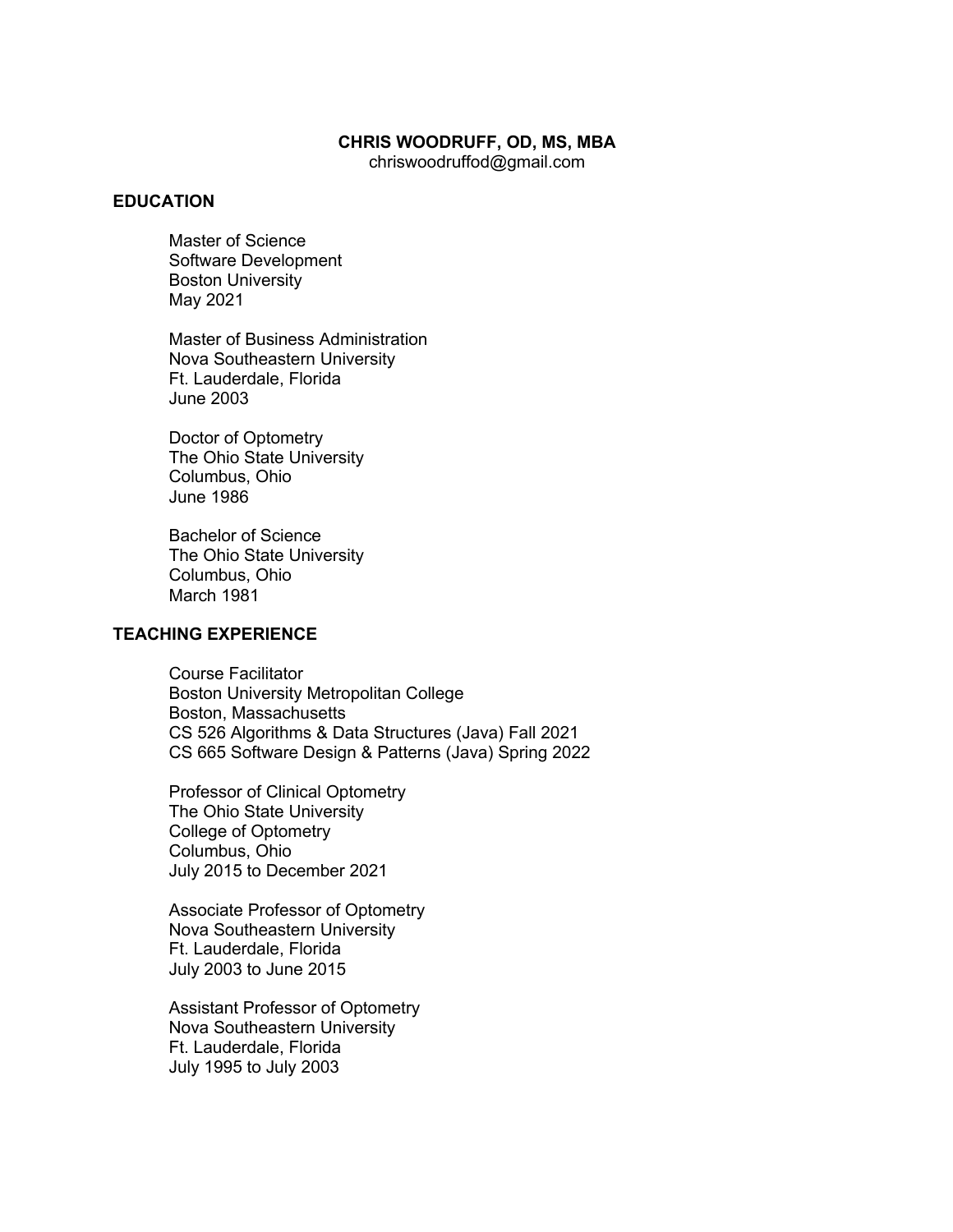### **HONORS AND AWARDS**

B.S. Degree awarded with Academic Distinction Student Member Beta Sigma Kappa, Optometric Honorary Key Person Award 1992, Ohio Optometric Association Sigma Beta Delta, Graduate Business Honor Society, 2002 NSU Student Government Featured Faculty, March 2007 Gold Key Optometric Honor Society, Honorary Membership, November 2008

# **TEACHING AWARDS**

Teacher of the Year, NSU College of Optometry Class of 2001, Spring 1998 Professor of the Year, NSU College of Optometry Class of 2002, Spring 2000 Professor of the Year, NSU College of Optometry Class of 2004, Spring 2002 Golden Apple Award, NSU College of Optometry Class of 2002, Spring 2002 Best Lab Instructor, NSU College of Optometry Class of 2003, Spring 2003 Golden Apple Award, NSU College of Optometry Class of 2004, Spring 2004 Golden Apple Award, NSU College of Optometry Class of 2005, Spring 2005 Teacher of the Year, NSU College of Optometry Class of 2008, Spring 2006 Teacher of the Year, NSU College of Optometry Class of 2009, Spring 2007 Teacher of the Year, NSU College of Optometry Class of 2010, Spring 2008 Professor of the Year, NSU College of Optometry Class of 2011, Spring 2009 Golden Apple Award, NSU College of Optometry Class of 2009, Spring 2009 Teacher of the Year, NSU College of Optometry Class of 2013, Spring 2011 Teacher of the Year, NSU College of Optometry Class of 2014, Spring 2012 Overall Favorite Professor, NSU College of Optometry Class of 2012, Spring 2012 Professor of the Year, NSU College of Optometry Class of 2015, Spring 2013 Distinguished Instructor Award, NSU College of Optometry Class of 2013, Spring 2013 Golden Apple Award, NSU College of Optometry Class of 2014, Spring 2014 Professor of the Year, NSU College of Optometry Class of 2016, Spring 2015 Overall Favorite Professor, NSU College of Optometry Class of 2015, Spring 2015

# **COURSES TAUGHT**

Over the past 27 years I have taught many courses in the areas of optics, theory and methods, public health, practice management, and clinical practice. The following is a list of the most recent (since 2015) courses I have been the instructor of record for:

# **Ophthalmic Optics OPT 6560**

The Ohio State University A five-credit comprehensive course on clinical optics for second year optometry students. Instructor of Record 2014 to 2021

# **Epidemiology (OD-2)**

Nova Southeastern University An introductory course in epidemiology for optometry students which emphasizes epidemiologic study methods and the application of these methods to clinical optometric practice. Instructor of Record 1996 to 2015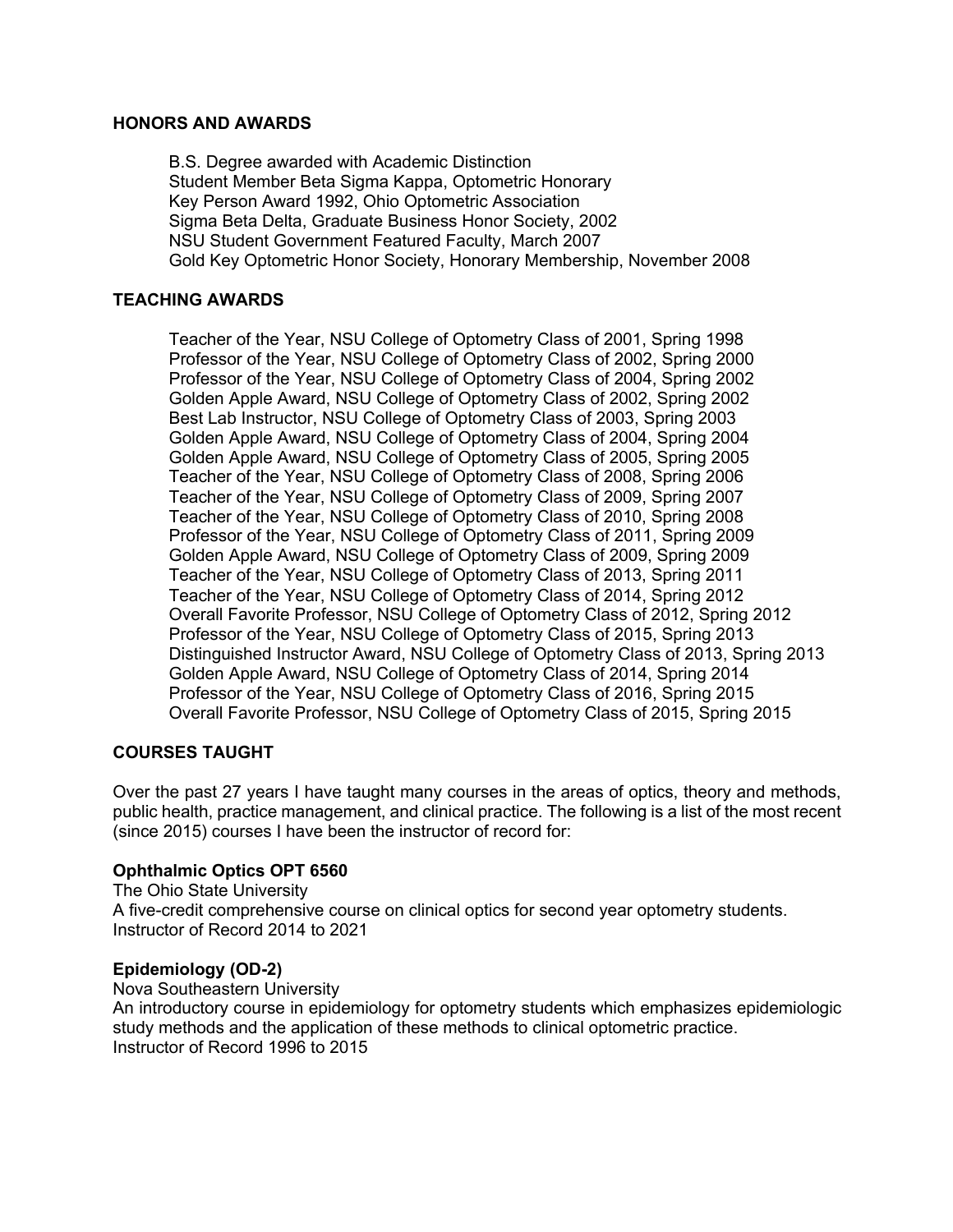# **Ophthalmic Optics I (OD-2) 3 Credit Hours**

Nova Southeastern University The first course in a two course sequence on Ophthalmic Optics. Topics covered include physical and optical characteristics of ophthalmic lens materials, specification of lens powers, ophthalmic prisms, correction of ametropia, and multifocal lens design. Instructor of Record 2004 to 2015

# **Ophthalmic Optics II (OD-2) 3 Credit Hours**

Nova Southeastern University The second course in a two course sequence on Ophthalmic Optics. Topics covered include Instructor of Record 2005 to 2015

## **Epidemiology (Graduate Course) 3 Credit Hours**

Nova Southeastern University An online graduate survey course in epidemiology with emphasis on epidemiology and eye care. Instructor of Record 2004 to 2015

## **Cornea & Contact Lens Practice (Graduate Course) 3 Credit Hours**

Nova Southeastern University An online graduate contact lens course with emphasis on rigid and hydrogel lens materials and contact lens optics including optics of toric and multifocal lenses. Instructor of Record 2004 to 2015

## **Interpretation, Presentation, and Publication of Clinical Research (Graduate Course) 3 Credit Hours**

Nova Southeastern University An online graduate course with emphasis on teaching students how to analyze, present, and publish clinical research. Topics covered include study design, presentation, and publication of research.

Instructor of Record 2007 to 2015

# **TEACHING PROGRAMS COMPLETED**

Teaching at Ohio State (2019) Ohio State University Michael V. Drake Institute for Teaching and Learning A three part online interactive program for faculty interested in course design, teaching improvement, and metacognition

Ohio State Teaching Enhancement Program (2018) A year-long program for graduates of the Course Design Institute Participants research a topic of interest in the Scholarship of Teaching & Learning

Ohio State University (2016) Course Design Institute An intensive week-long seminar on course design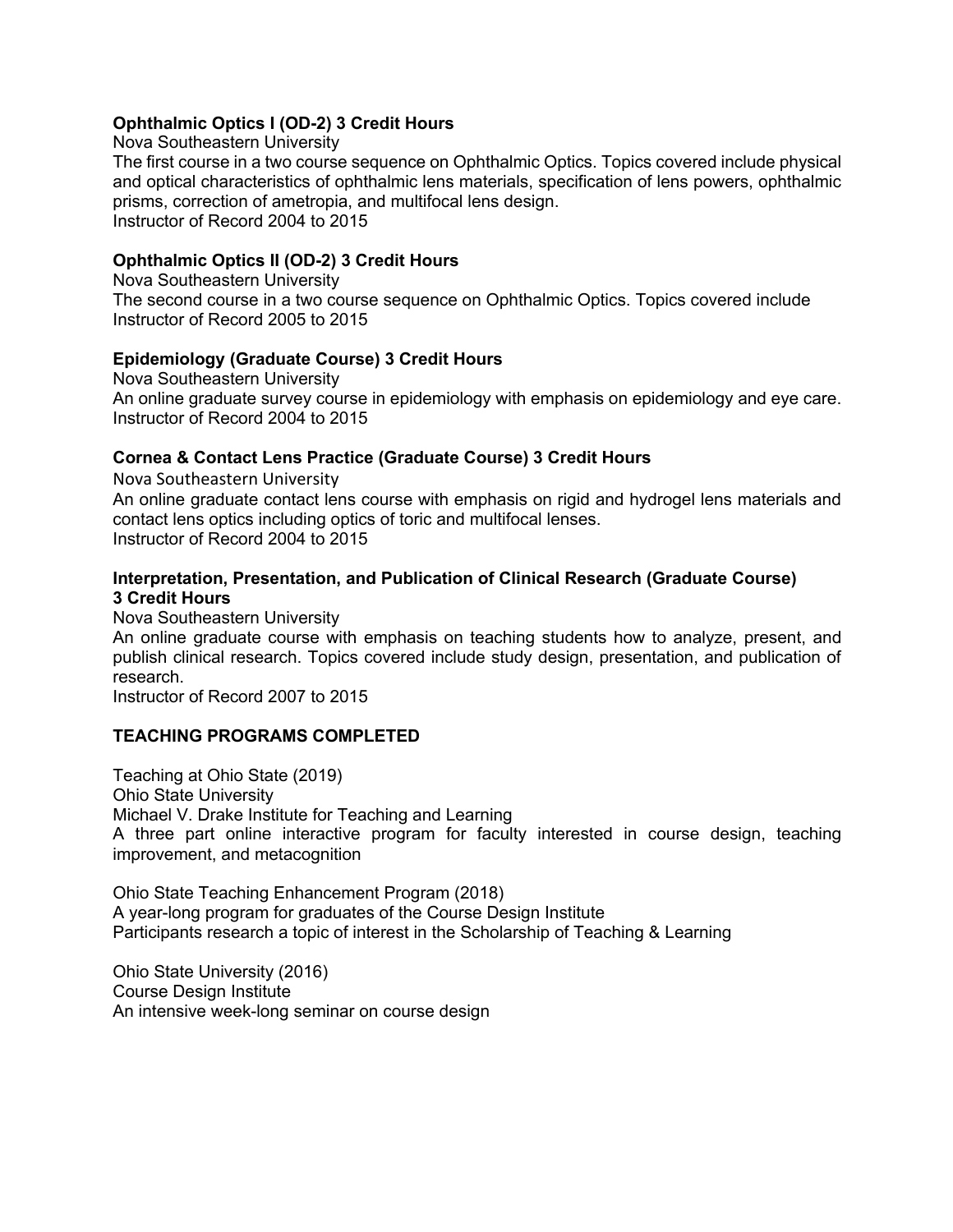## **GRANTS**

2018 OSTEP program Ohio State University UCAT \$1,000 2006 Vision Service Plan: Bringing Down the Barriers to Practice Ownership \$15,026

## **RELEVANT PUBLICATIONS & ABSTRACTS**

This is an abbreviated list of publications limited to those involving education and technology.

Educational Technology in Optometric Education: Moving from Enhancement to Transformation Woodruff C, Wagner H Journal of Optometric Education 2019 44(2)

Student Use of the iPad in Optometric Education Rumsey J, Woodruff C, Fecho GM Paper Presented at American Academy of Optometry Annual Meeting October 2012

Social Media in Optometric Education Woodruff C, Rumsey JM, Fecho GM Journal of Optometric Education 2012 37(2): 73-77

Student Utilization of Course Podcasting and Blogging in Optometric Education Fecho G, Woodruff C, Rumsey JM Poster Presented at Health Professions Educational Research Symposium January 2010

Student Utilization of Traditional vs Web-Based Educational Resources Rumsey J, Fecho G, & Woodruff C Poster Presented at American Academy of Optometry Meeting November 2009

A New Laboratory Teaching Tool Patrick A & Woodruff C Poster Presented at American Academy of Optometry Meeting October 2008

Use of Innovative Technology in Teaching Fecho G & Woodruff C Lecture Presented at American Academy of Optometry Meeting October 2007

Optometry Student Perceptions of Mastery of Selected Clinical Skills Rumsey JM, Woodruff C Poster Presented at American Academy of Optometry Meeting December 2006